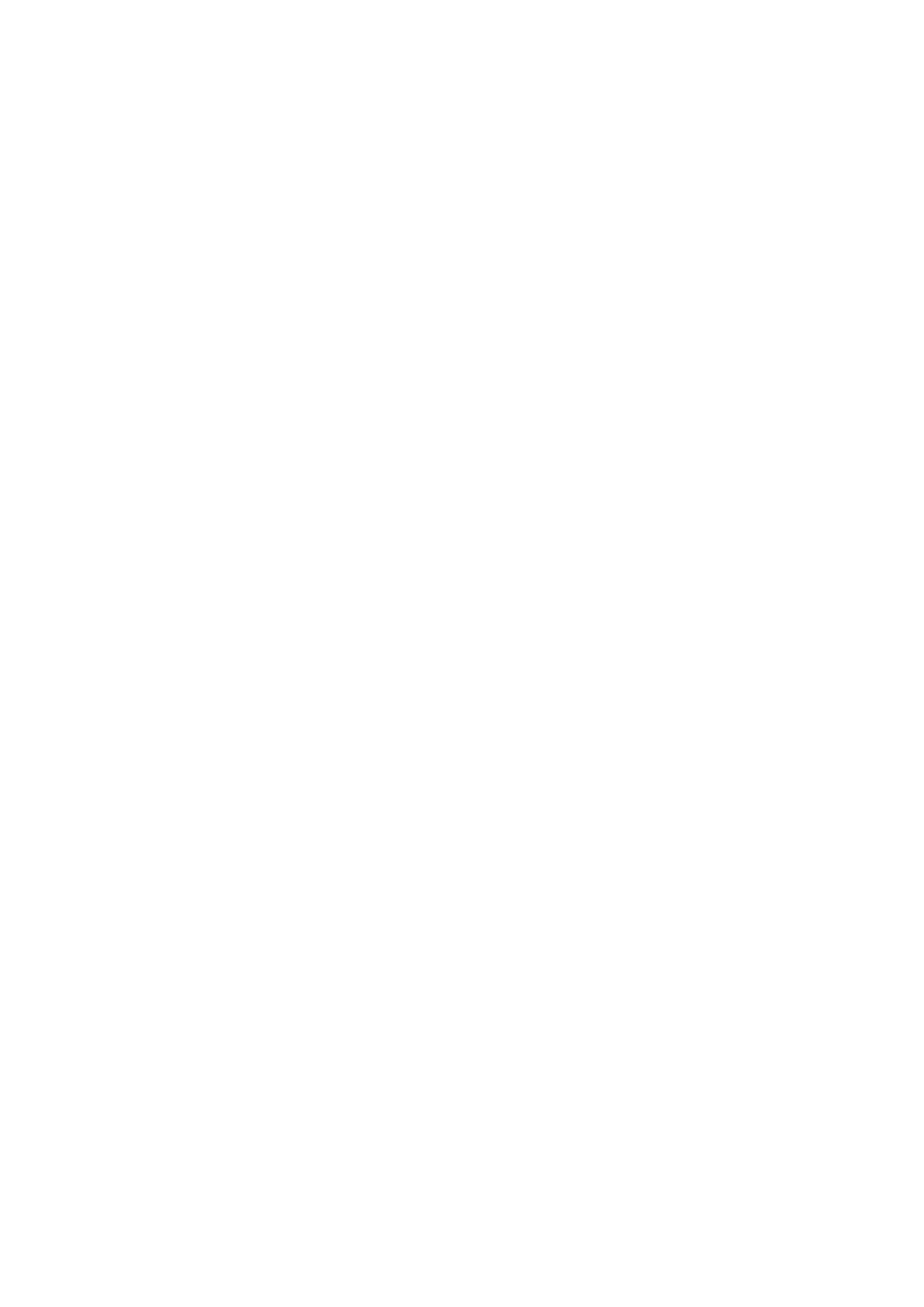Projet de lettre de l'Ambassadeur de France à Londres

211

#### Master of Churchill College

Monsieur le Directeur,

Comme suite aux correspondances précédemment échangées j'ai l'honneur de porter à votre connaissance que le Gouvernement français a décidé de faire une donation de 100.000 Frs à Churchil College. Deux versements de 50.000 Frs seront effectués, l'un , l'autre cinq ans plus tard.

Le but de cette donation est de favoriser les séjours de chercheurs scientifiques et littéraires français au sein de l'Université de Cambridge, tout en leur permettant de bénéficier de l'environnement pluridisciplinaire que procure le cadre du College.

Les conditions de l'accord entre Churchill College et la partie française sont définies comme suit :

1) Churchill College réservera une place à des chercheurs français qui pourront s'y succéder pendant une durée de dix ans. Si pendant certaines périodes cette place reste vacante, la ou les durées correspondantes seront reportées à des dates ultérieures.

2) Les chercheurs seront élus "fellows" ou "fellow commoners" du College ; la raison d'être de leur séjour sera un travail de recherche mené en étroite association avec un Départe ment ou une Faculté de l'Université de Cambridge.

. . . / .

 $Re\$  ccAc/119/14/1 file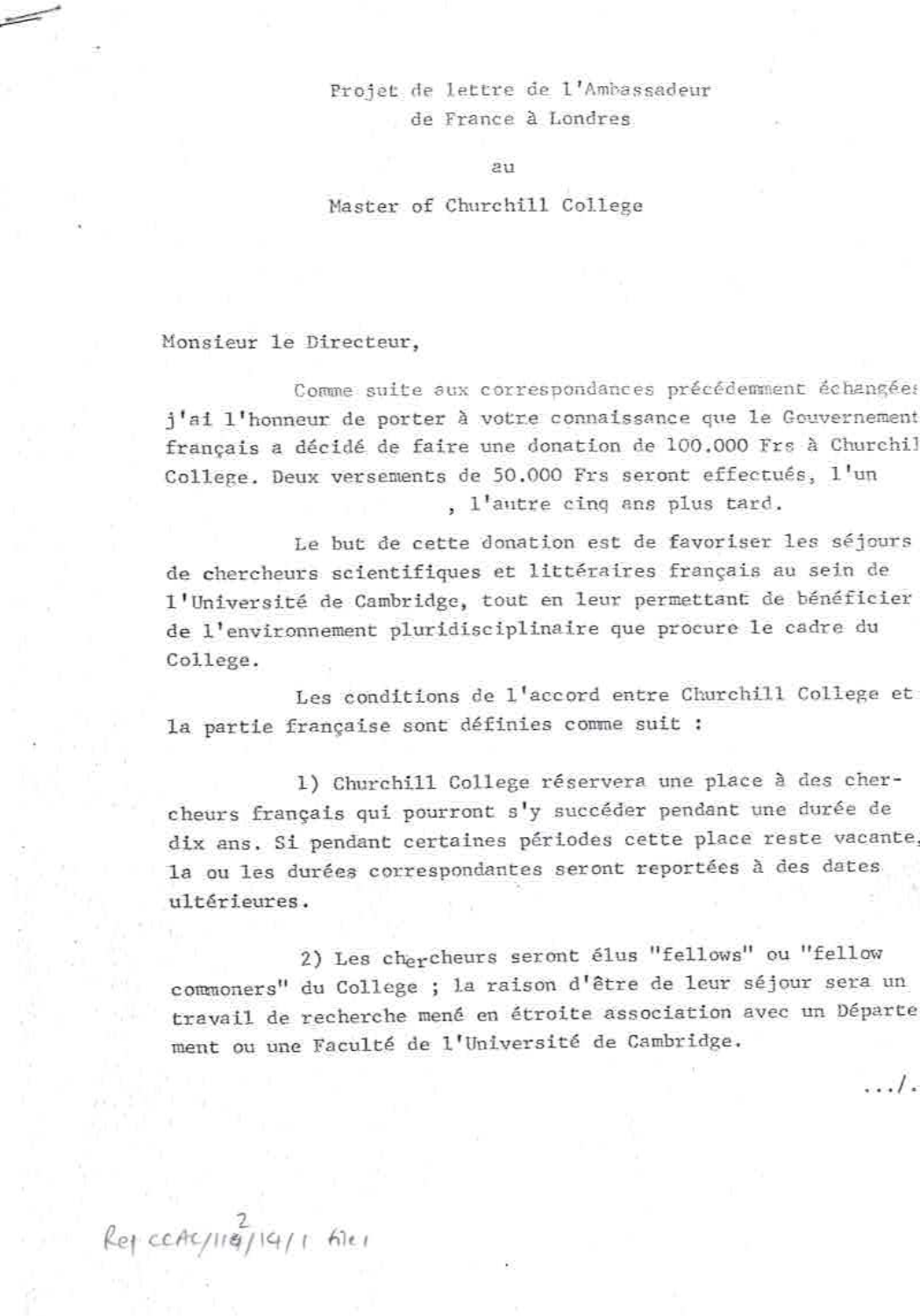3) L'élection en tant que Fellow Commoner sera prononcée par le College sur recommandation du Comité de Sélection responsable en France du choix des candidats.

÷Ž÷

La durée minimale des séjours sera de 3 mois.

4) Les disciplines auxquelles devront appartenir les candidats seront déterminées par consultation entre le College et le Comité de Sélection; leur liste pourra être modifiée périodiquement par agrément mutuel.

Cette liste, tout en ayant valeur indicative, ne sera pas' automatiquement exclusive d'une candidature dans une discipline qui n'en ferait pas partie.

5) Le College fournira sans autre contrepartie financiè re l'hébergement (logement et repas) et les avantages normalement attachés à la position de fellow.

Le logement des familles sera également assuré sans contrepartie financière.

Le College n'est pas en mesure de fournir un complément de financement, mais il soutiendra les candidatures auprès d'organismes extérieurs pour l'obtention de bourses.

Je vous prie d'agréer, Monsieur le Directeur, l'assurance de ma considération distinguée./.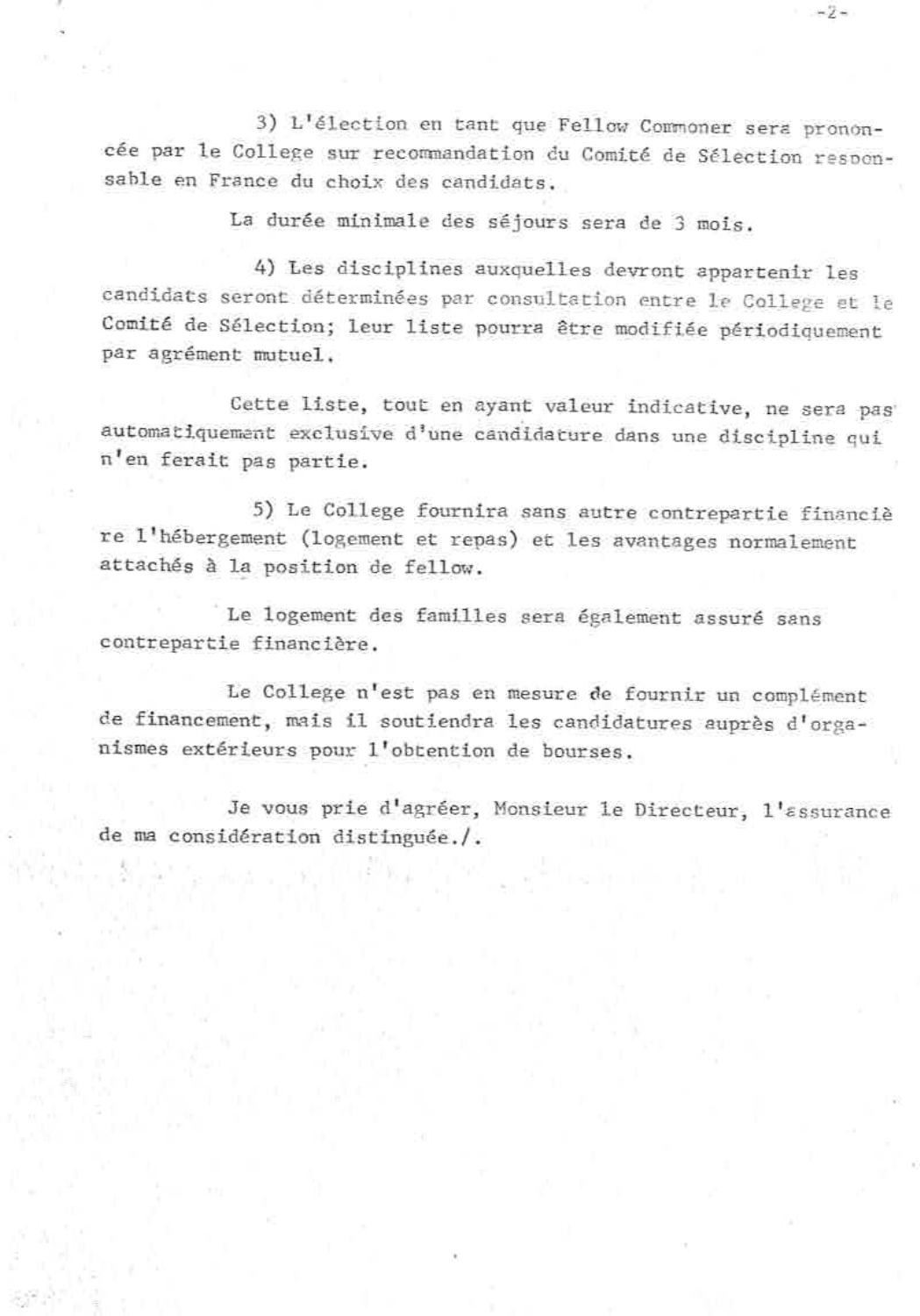I am both proud and delighted to have been invited to attend the special Colloquium arranged by Churchill College and the Scientific Services of the French Embassy as part of the celebrations in connection with the centenary of the Entente Cordiale, and in particular to mark the thirty years of the French Fellowship at Churchill.

My father's lifelong love and admiration for France and the French people is well known, and it would certainly have rejoiced his heart to know that this College, of which he was the Founder, and which bears his name, has forged such a strong and fruitful link through the French fellowship with scientific thought and development in France.

Marysoames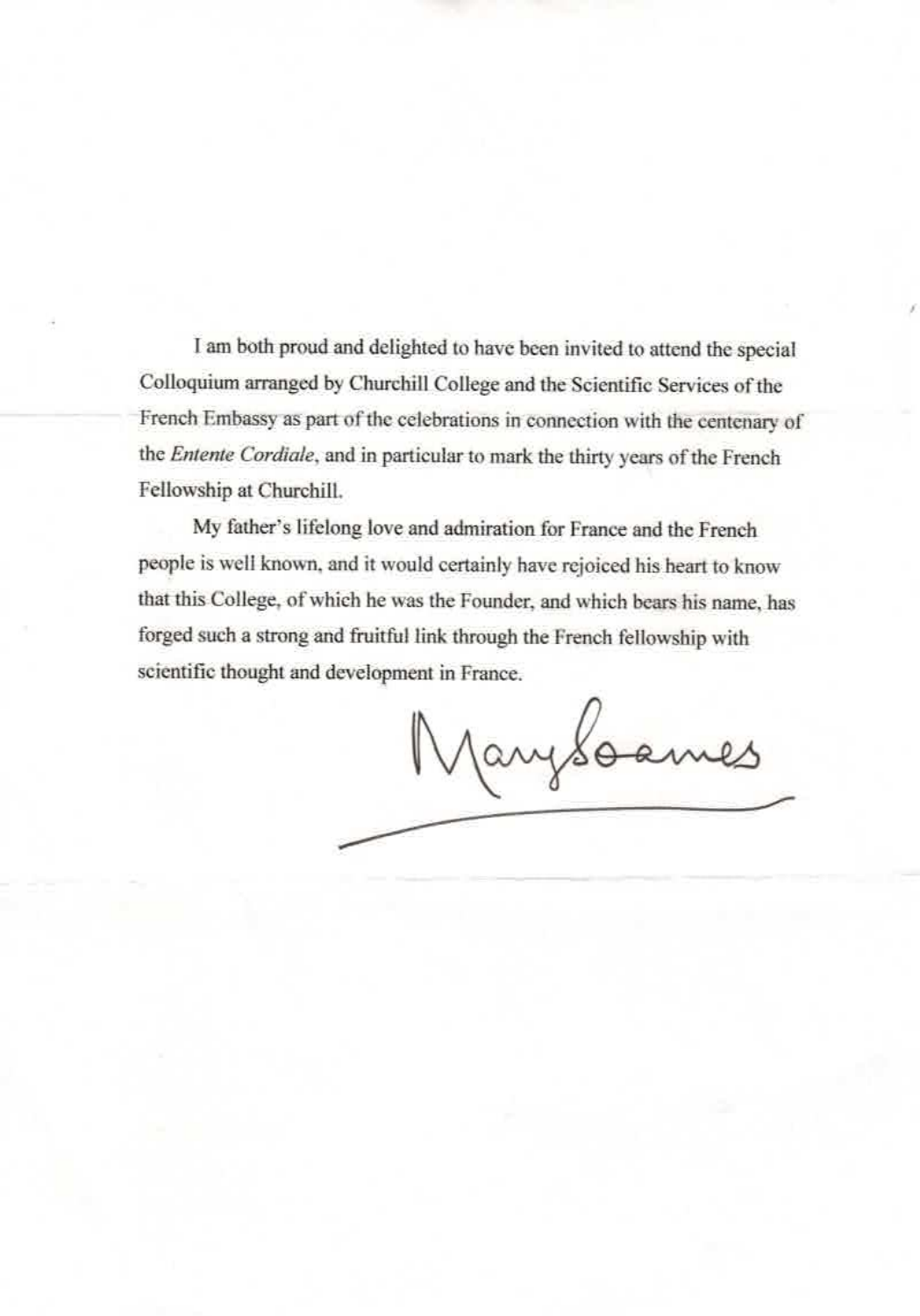#### CHURCHILL COLLEGE/FRENCH EMBASSY Entente Cordiale 30th Anniversary of the French Government Fellowship Celebrations

Sunday 20 June 2004 1900 Pre-Dinner Drinks in Senior Combination Room (SCR) 1930 Welcoming light Buffet Supper in Dining Hall Monday 21 June 2004 0800 - 0900 Breakfast in Fellows' Dining Room 1100 Assemble in Jock Colville Hall 1110-1130 Welcoming Speeches from Professor Archie Howie (President of the Senior Combination Room) and Professor Gilbert Balavoine (Scientific Counsellor) 1130 + 1215 Talk: Churchill and De Gaulle by Professor François Kersaudy Chaired by: Professor Tony Kelly 1215 - 1300 Viewing of Exhibition 1230 - 1330 Lunch in Dining Hall 1330-1430 Coffee in SCR Afternoon events in Jock Colville Hall Chaired by: Mme Anny King Opening Remarks and Talk: Professor George Steiner: "Difficult Fraternity"  $1430 - 1500$ Afternoon session chaired by: Mme Anny King 1500 - 1515 Talk: Dr Christian Colliex (first French Government Fellow) 1515 - 1530 Talk: Dr Frédéric Thibault-Starzyk (Current French Government Fellow) "Laser pumping of chemical reactions for time resolved infrared on catalysts" ou "Infrarouge Français contre Laser Britannique: football moléculaire sur catalyseur" 1530 - 1600 Talk: Professor Ken Siddle: "What causes Diabetes? A Biochemist looks at a Modern Epidemic\* 1600 - 1630 Tea 1630 - 1700 Talk: Dr Lyliane Rosetta and Professor Nick Mascie-Taylor: "From Growth and Reproduction to Parasites and Production® 1700 - 1730 Talk: Professor Jean Cuisenier: "L'anthropologie au risque de l'interprétation" 1730 - 1800 Talk: Sir Hermann Bondi: "Science and Society" followed by Closing Remarks 1845 Group Photograph: French Fellows to meet in front of Hepworth Statue or in Fellows' Dining Room if wet  $1900$ Reception on Master's Lawn or in Fellows' Dining Room if wet 1930 Formal Dinner in Dining Hall hosted by the Master and Fellows of Churchill College Speeches: Sir John Boyd, Master, and Son Excellence Monsieur Gérard Errera Ambassadeur de France au Royaume-Uni

Tuesday 22 June

0800-0900 Breakfast in Fellows' Dining Room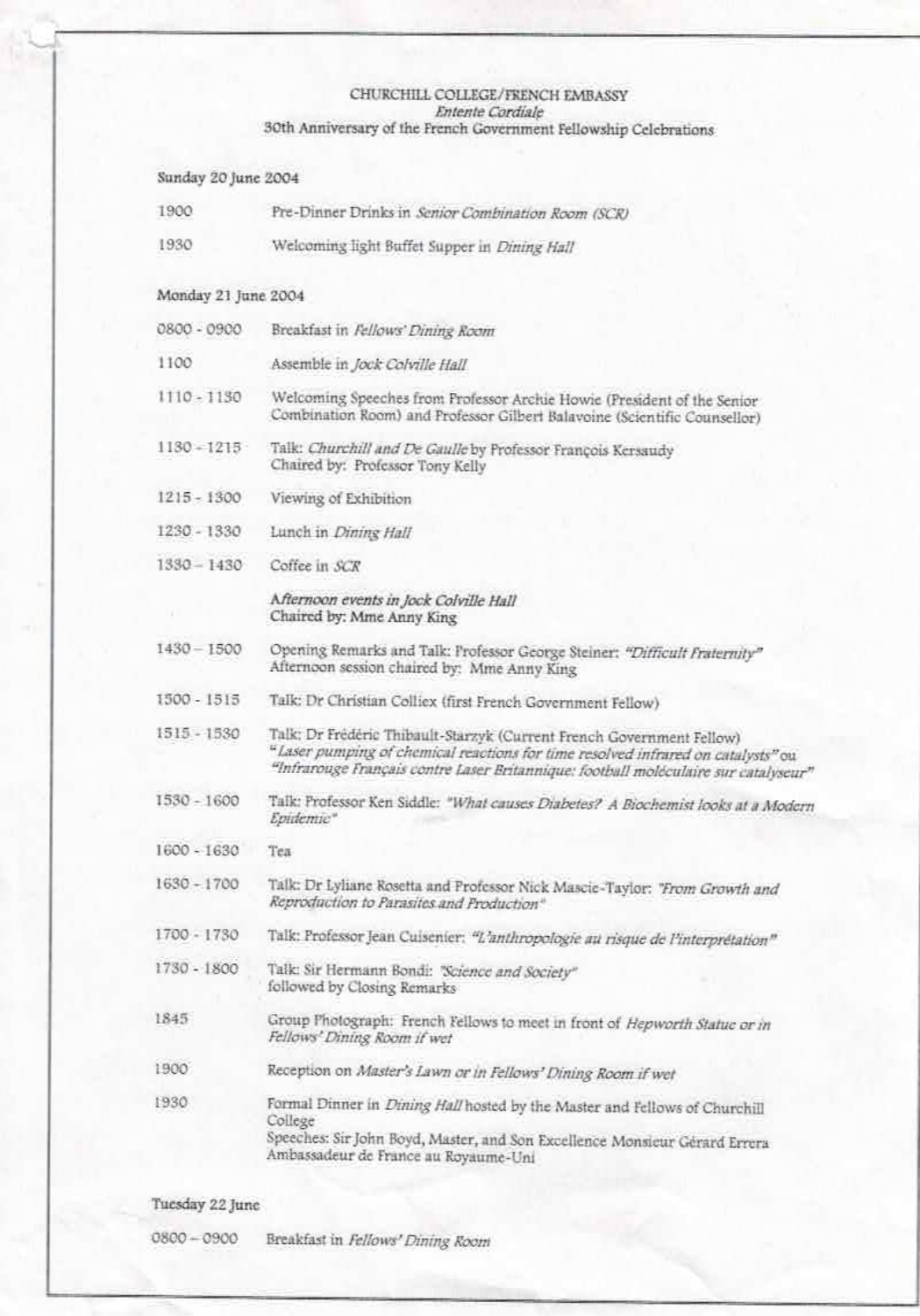## **CHURCHILL COLLEGE/FRENCH EMBASSY**

## **Entente Cordiale 30th Anniversary of the French Government Fellowship Celebrations**

On Monday 21 June 2004 Churchill College and the Scientific Service of the French Embassy in London celebrated 30 years of the French Government Fellowship at Churchill College as part of the *Entente Cordiale* centenary celebrations.

Guest of honour at the celebrations was the Lady Soames, DBE. Other guests included the French Ambassador, M. Gérard Errera, and the former Ambassador in Paris, Sir Christopher Mallaby, along with fourteen former French Government Fellows. Speakers included Professor George Steiner, Fellow of Churchill College since 1961, Professor of English and Comparative Literature, University of Geneva since 1974, distinguished writer and regular contributor to the *New Yorker*, the *Times Literary Supplement* and *The Guardian*; Sir Hermann Bondi, distinguished cosmologist and former Master of Churchill College, Chief Scientific Adviser, Ministry of Defence 1971-1977 and Chief Scientist, Department of Energy 1977-1980; the first French Government Fellow, Dr Christian Colliex, CNRS Research Director, University of Paris-Sud, and the current French Government Fellow, Dr Frédéric Thibault-Starzyk, Chargé de Recherche au Laboratoire Catalyse & Spectrochimie, Caen.

The celebration started with a talk on Churchill and De Gaulle by Professor François Kersaudy, followed by a special exhibition on Churchill and De Gaulle organised by Allen Packwood, Director of the Churchill Archives Centre. In the afternoon there were contributions from eminent French Scientists and British Churchillians on various topics in the spirit of the *Entente Cordiale*. celebrations ended with a special anniversary dinner, hosted by the Master and Fellows of Churchill College.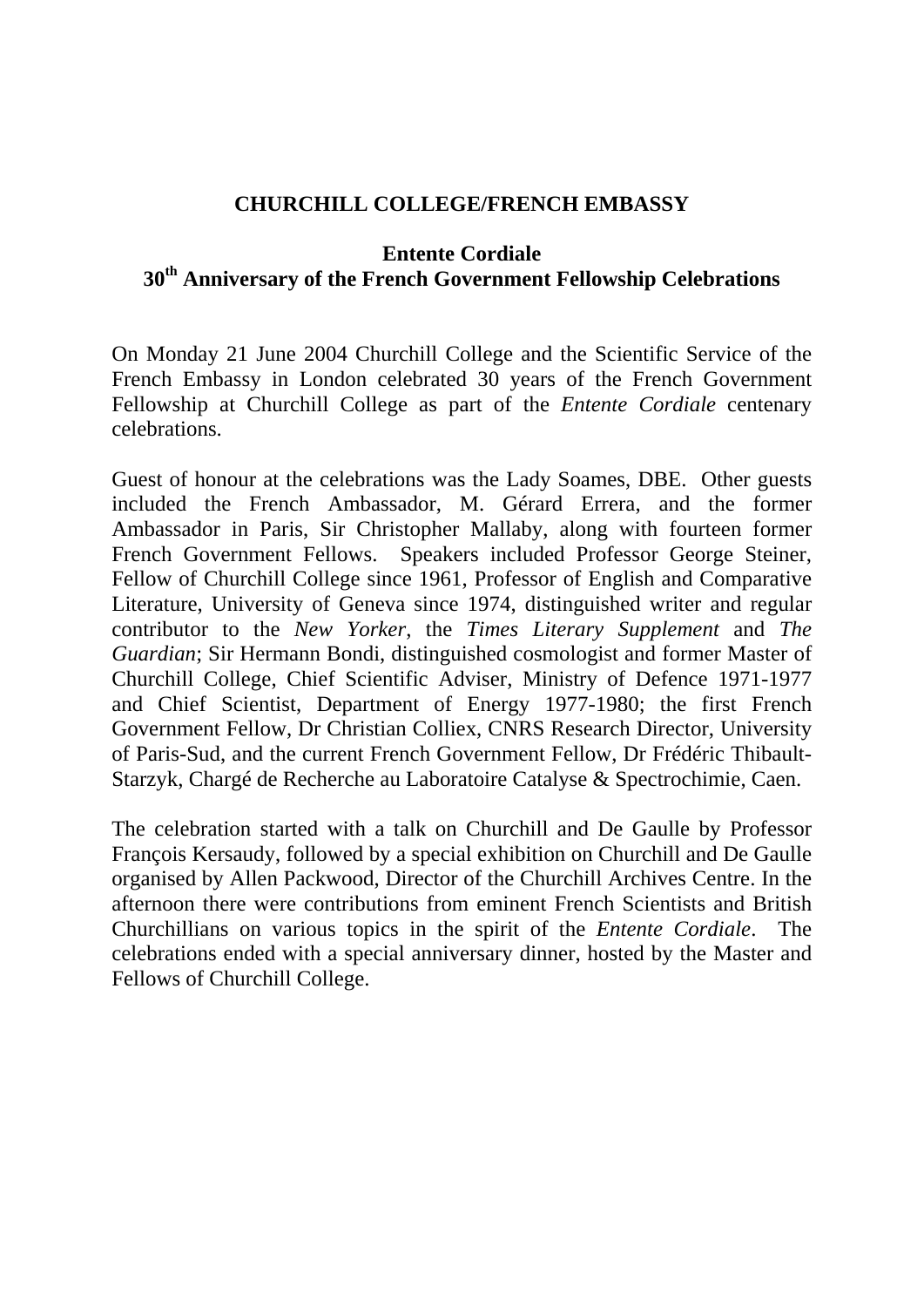#### **LA VIE SOCIALE SOUVENIRS D'ANCIENS FRENCH GOVERNMENT FELLOWS**

#### **Dr Claude BERGMAN French Government Overseas Fellow 1976-1977**

Je peux donc dire que mon séjour à Cambridge, et au Churchill College notamment, a été déterminant pour ma carrière scientifique. Mais je voudrais ajouter que mon séjour à Churchill a été embelli par la naissance de mon troisième enfant et m'a permis d'apprécier au quotidien une société anglaise admirable, respectueuse du savoir et du passé, associant harmonieusement modernité et tradition, simplicité et formalisme, rigueur et tolérance. Avec le recul des ans, et aujourd'hui en retraite, je regarde ce passage à Cambridge comme l'un des plus heureux moments de ma vie. Merci à tous ceux qui me l'ont offert.

#### **Dr Christian COLLIEX French Government Overseas Fellow 1976 Directeur de Recherche, CNRS**

The very last day of my stay at Churchill, the presiding Fellow at High Table had invited me to sit at his right as a special honour. However when I arrived he came to me and was quite embarrassed to have to tell me that a new guest had just turned up and that he was obliged to have him on his right and transfer me to his left side. The name of his guest was Piotr Kapitza, who was to win the Nobel Prize for Physics a couple of years later, for the work he had performed at Cambridge before the war. My stay at Cambridge came to an end with this encounter with one of the top physicists of the 20th century. Churchill College is definitely the place to be!

#### **Dr Yannick CHAMPION**

#### **French Government Overseas Fellow 1999-2000 and 2000-2001 Chargé de Recherche, CNRS, Paris**

… I learnt a great deal from contact with colleagues in the Department, but especially at Churchill, where multidisciplinary exchanges are encouraged (in seminars, at High Table or more informally when meeting in the Senior Combination Room)…. Experiencing Cambridge is enriching, whatever one's area of research and I can only encourage French researchers and teacher-researchers to try it.

#### **Professor Jean CUISENIER French Government Overseas Fellow 1984-1985 Directeur de Recherche, CNRS**

Fellow à Churchill College : un luxe, en vérité ! … De mon séjour à Churchill College, de ma collaboration avec les anthropologues de Cambridge, je retiens qu'à travers les aménités d'une vie académique détendue et féconde, l'on tient haute cette exigence : sans faiblesse, nous confronter à notre monde, tel qu'il est, au noble risque de l'interprétation.

#### **Dr Hervé DEXPERT French Government Overseas Fellow 1978-1979 CEMES-CNRS**

C'est une nouvelle vie qui a commencé pour moi au Churchill College : âgé de moins de trente ans, j'ai découvert l'extraordinaire vivacité des échanges scientifiques au sein du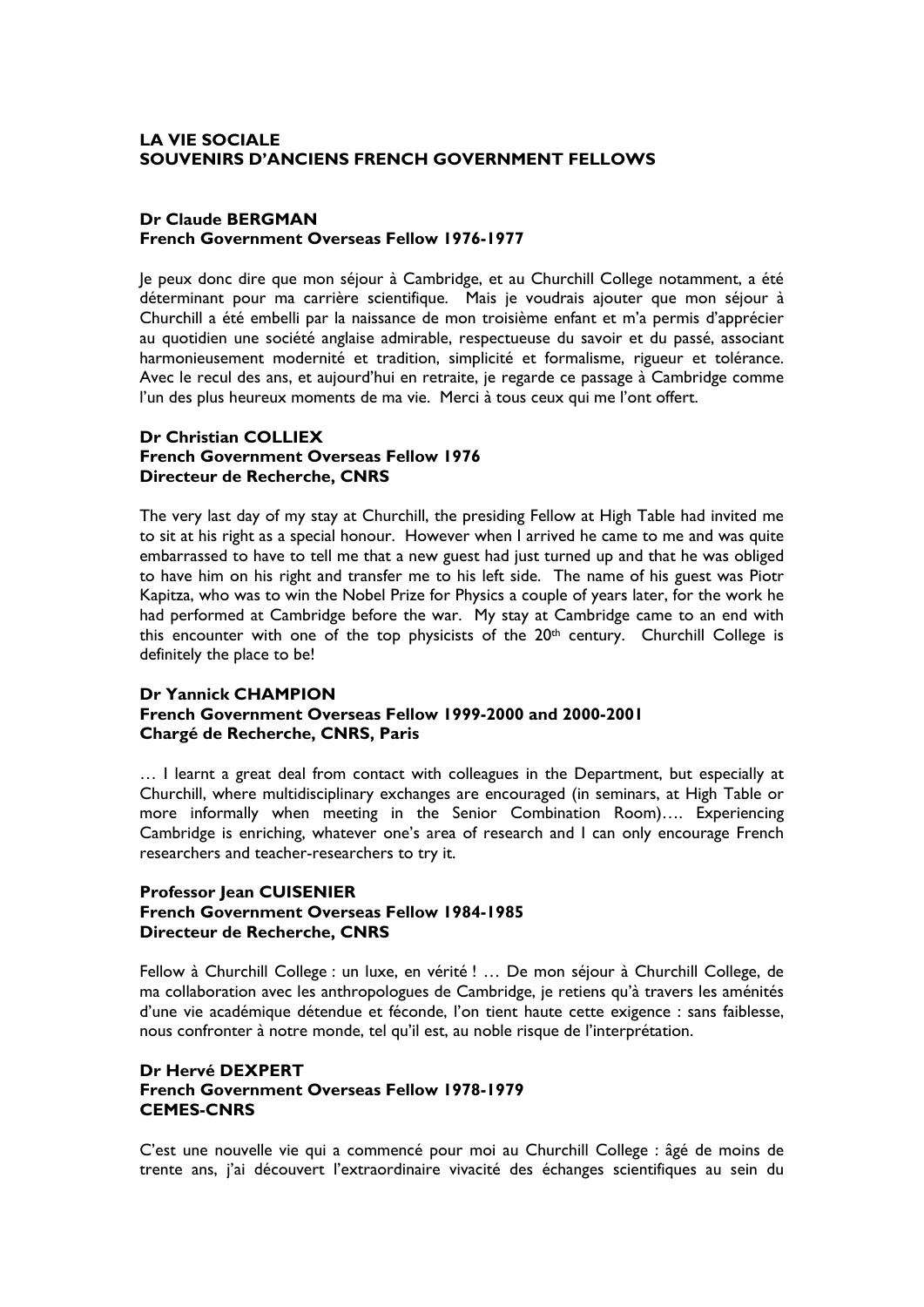Cavendish, bénéficié de l'accueil formidable du Churchill College et profité du remarquable site de Cambridge. Mon intégration a été facile même si le jeune français formé dans un tout autre système que j'étais alors s'est parfois étonné des comportements et des modes de vie différents de ses collègues britanniques. Je dois beaucoup à ce séjour déterminant au Churchill College, tant sur le plan personnel que sur le plan professionnel.

#### **Dr Jean-Marie DUBOIS**

### **French Government Overseas Fellow 1982-1983 Directeur du Laboratoire de Science et Génie des Matériaux et de Métallurgie**

There is no doubt that my time at Cambridge played amply in my favour. At a personal level I had learnt at Churchill how indispensable calm and serenity are to scientific reflection. I had rubbed shoulders with eminent elders, from whom I had acquired some sparks of that wisdom for which the place is renowned, and, which is just as important, gives the youngest of people the virtuous ambition of equalling them.

#### **Dr Francois FFUILLEBOIS French Government Overseas Fellow 1981-1982 Directeur de Recherche**

I think I must draw attention to a convivial aspect which is not automatically obvious to someone who has recently arrived in England. Dinners at High Table, which generate many and varied exchanges, institutions such as morning coffee and afternoon tea at DAMTP in large, comfortable premises, all convinced me that a place that allows us to be in 'permanent conference' is indispensable to the development of scientific relations and that the French still have a great deal to learn in this respect.

### **Professor Jean-Claude GALEY French Government Overseas Fellow 1988-1989 Directeur, Centre d'Etudes de l'Inde**

If the joys of tennis played their part in our social life when we had free time and the weather was good, my membership of the College Fellows' Cricket Team abides as a both moving and amusing memory. In fact I remember the patient introductions that my young – and not so young – colleagues at Churchill gave me so that I might understand the rules and the subtleties of the game. I remember the efforts that I needed to overcome all my continental resistance to understand the spirit of it and how in order to protect myself I had to revise all those assumptions made during my summers in England as a small boy. Well, one afternoon in June during a match that we were winning against the Fellows of I don't know which College; a couple of lucky catches earned me the title of 'French secret weapon'. I have never achieved this again since …

#### **Professor Christian JANOT French Government Overseas Fellow 1981 Professor Solid State Physics, Université de Nancy**

I keep looking back at my days at Churchill College with emotion as I remember the flat with a view on the green, the milkman in the early morning, the Sunday walks with the Master, the High Table dinners, the relaxed chatting and the serious discussion in the Senior Combination Room. Cambridge was not my first stay abroad but it was this stay in particular that made me feel like not going back to my lab in Nancy but rather going instead to a place "that would not be too exclusively French!"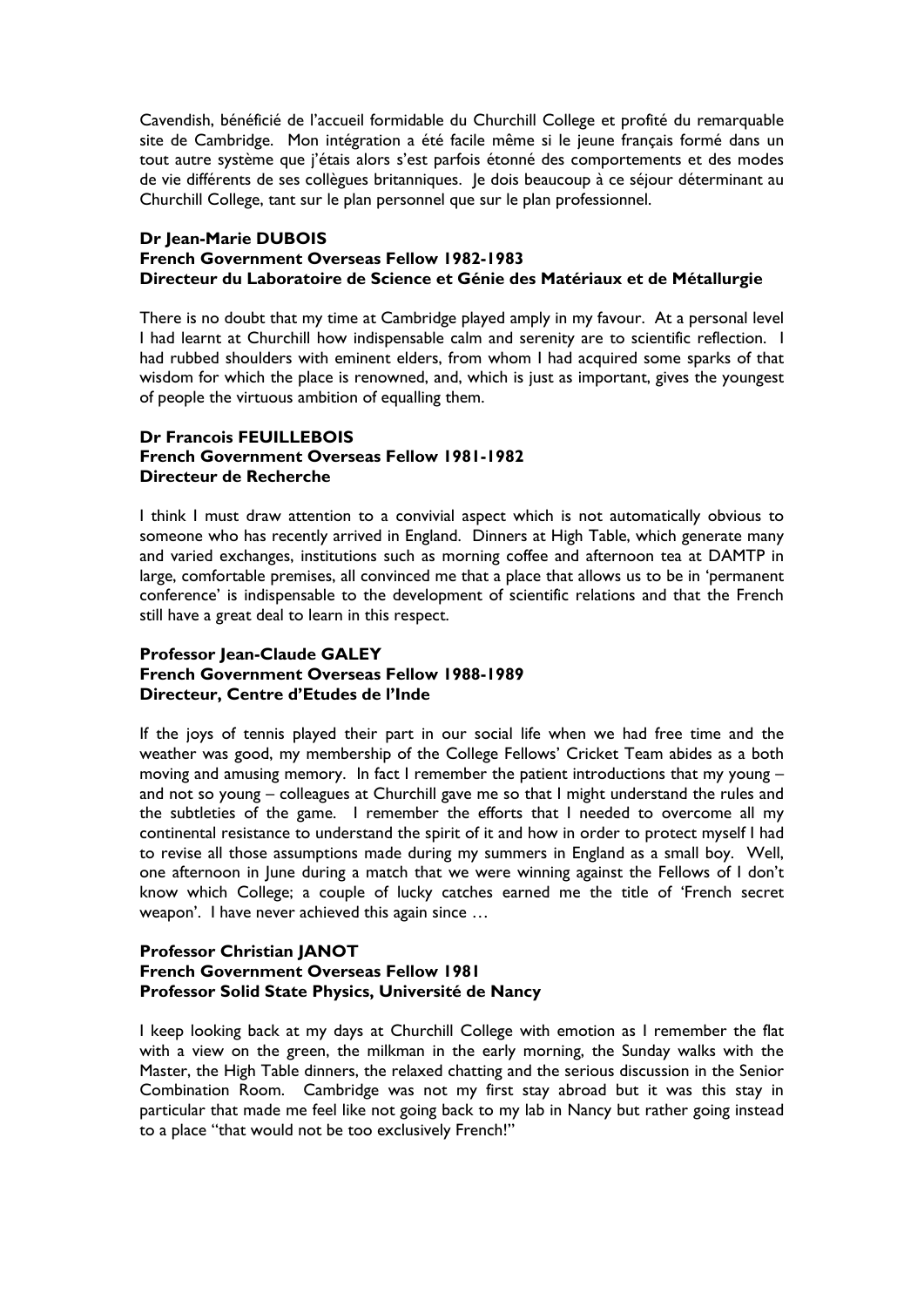#### **Dr Hervé LE BRAS French Government Overseas Fellow 2001-2002 Directeur de Recherche, EHESS, Paris**

La diversité des disciplines représentées dépassait de loin celle de l'EHESS ou de l'INED, presque uniquement peuplés de chercheurs en sciences sociales. Aux lunches, aux social events, aux dinners, dans la sale de lecture du collège, j'ai croisé des astrophysiciens, des spécialistes du pétrole ou des matériaux rares, des historiens de la Grèce ou des Stuart, des mathématiciens-probabilistes, des philosophes qui tous avec humour prenaient du recul sur leur discipline et sur le monde.

#### **Dr Lyliane ROSETTA French Government Overseas Fellow 1993-1994 and 1995-1996 Directeur de Recherche, CNRS**

Mais à côté des aspects de collaborations, publications et formation d'étudiants, il y a également un aspect extrêmement original – et inconnu pour un chercheur français – d'un Fellowship at Churchill College, qui est la richesse de la vie sociale du Collège. On a véritablement conscience de faire partie d'une communauté, en l'occurrence scientifique, lorsqu'on est Fellow du Collège. Il y a un accueil et un suivi attentif des nouveaux arrivants par les principaux responsables du Collège, puis l'ensemble des Fellows prend le relais pour entourer et suivre l'évolution des nouveaux venus pendant leur séjour. Au cours de chaque trimestre universitaire des dîners sont organisés pour permettre de rencontrer les autres Fellows mais aussi les étudiants du Collège et en d'autres occasions, des invités extérieurs au Collège, toujours passionnants et très souvent prestigieux. Il y a des concerts, donnés par les étudiants et les Fellows eux-mêmes, dont certains sont d'excellents musiciens, il y a des expositions de peinture ou sculpture d'artistes invités par le Collège.

Si je peux formuler un vœu, c'est que ce Fellowship puisse encore être soutenu pendant de longues années. Il permettra à nombre de mes collègues français de bénéficier dans le futur de cette expérience unique, qui de toute évidence, participe au renforcement et à l'élargissement des collaborations scientifiques entre la France et la Grande-Bretagne.

#### **Dr Frédéric THIBAULT-STARZYK French Government Overseas Fellow 2003-2004 Chargé de Recherche, CNRS**

The interdisciplinary atmosphere of Churchill College is the ideal setting … the curiosity and the openness of spirit which exists there allows a permanent exchange of ideas, which presupposes that everyone takes a step back from his personal research, something which is important for a visiting scholar. The College enables rapid integration into a system which can put a continental academic off-track. Having sat on local and national committees concerned with the running of French universities, I have been able to think more deeply about the organisation of research and of universities, living within a College system, and having informal discussions at High Table with academics from all over the world. Churchill College has also been of considerable assistance in establishing effective collaboration of French and British teams, receiving French students and colleagues for short periods of time and developing long-term projects. This Fellowship will have played a major part in making my stay a success.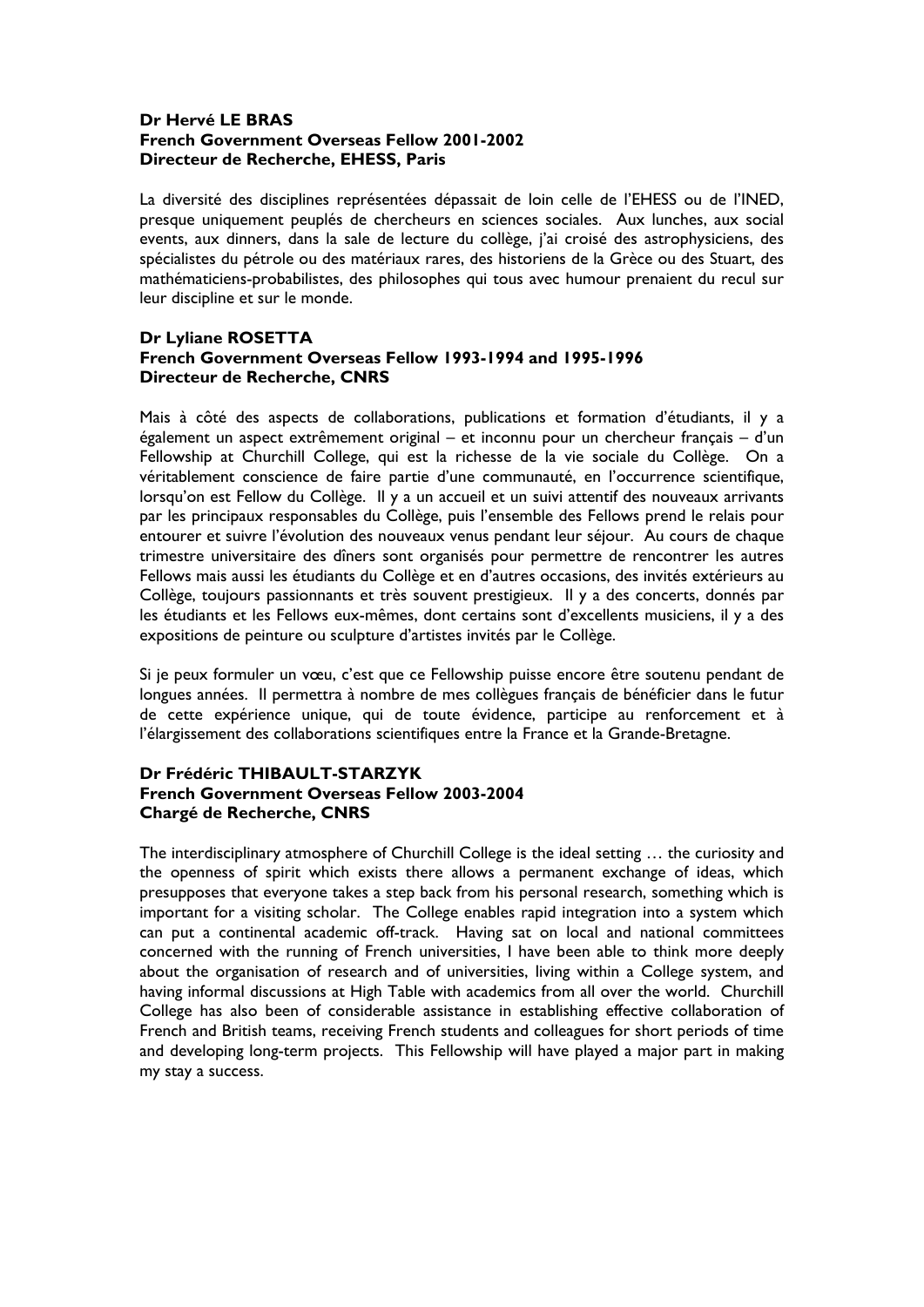## **UNE ENTENTE TRÈS CORDIALE**

The French Government Fellowship scheme was established forty years ago. The brainchild of the College's first Master, Sir John Colville, it was created through an initial donation of 100,000 Francs from the French Government. The scheme flourished over the years as support for the Fellowship increased on both sides. In a letter to the College's second Master, Sir William Hawthorne, the French Ambassador at the time, M. de Beaumarchais, defined French support in the following terms: "Le but de cette donation est de favoriser les séjours de chercheurs scientifiques et littéraires français au sein de l'Université de Cambridge, tout en leur permettant de bénéficier de l'environnement pluridisciplinaire que procure le cadre du Collège". Recalling this original intention during the celebration of the thirtieth anniversary of the Fellowship in 2004, the College's fifth Master, Sir John Boyd, declared that it would be hard to improve on that summary.

Looking through the publication that was produced for the thirtieth anniversary it is gratifying to note the views of the French academics who had been the recipients of this prestigious Fellowship. Professor Claude Bergman, (FGF 1976/77) recalled that it was "L'un des plus heureux moments de ma vie", Dr Jean-Marie Dubois (FGF 1982/83) thought it was "the most fantastic" year of his life as a researcher, and Professor Jean-Claude Galey (FGF 1988/89) felt that it represented a turning point in his career. Reflecting on her time as a French Government Fellow Dr Lyliane Rosetta (FGF 1993/96) thought that the Fellowship was a support for collaborative research and an opportunity to set up international programmes. In 2004 she said "I sincerely wish that the French Fellowship will still be supported for many years to allow French scientists to benefit from this rare experience which evidently contributes to improve scientific collaboration between British and French scientists." Dr Yannick Champion (FGF 1999/2001) similarly saw his time as a point de départ for reflecting upon and evaluating his work and Dr Frédéric Thibault-Starzyk (FGF 2003/04) said that "the interdisciplinary atmosphere of Churchill College is the ideal setting …The curiosity and the openness of spirit which exists (at Churchill) allows a permanent exchange of ideas … I have been able to think more deeply about the organisation of research and of universities, living within a College system, and having informal discussions at High Table with academics from all over the world".

That the Fellowship continues to thrive today is self-evident in that, thanks to the support and interest of the current Counsellor for Science & Technology at the French Embassy, M. Cyrille van Effenterre, we are able to welcome an unprecedented four new French Government Fellows to Churchill during 2014. They are Dr Daniela Dragomirescu from the Institut National des Sciences Appliquées, Université de Toulouse, Dr Sofiane Guessasma, from the Institut National de la Recherche Agronomique, Nantes, Dr Eric Parent from AgroParisTech, Ministère de l'Agriculture, de l'Alimentation, de la Pêche et des Affaires Rurales**,** Paris, and Professor Jean-Christophe Thalabard, Professeur des Universités Biostatistiques - Information Médicale, Université Paris Descartes.

On 20 July 2014 the College will be celebrating the fortieth anniversary of the French Government Fellowship at Churchill College. Current and former French Government Fellows will be invited to join the celebrations along with the Fellowship and in particular those Fellows who have worked closely with French Government Fellows over the years. An all day event is being planned culminating in a formal celebration dinner hosted by the Master and the French Ambassador, M. Bernard Emié. French Government Fellows are being asked to contribute a fifteen minute talk on their research work during their time at Churchill and a publication to support the event is being planned.

Vive l'entente (très) cordiale!

Paula Halson, Registrar and Staff By-Fellow Anny King, Fellow